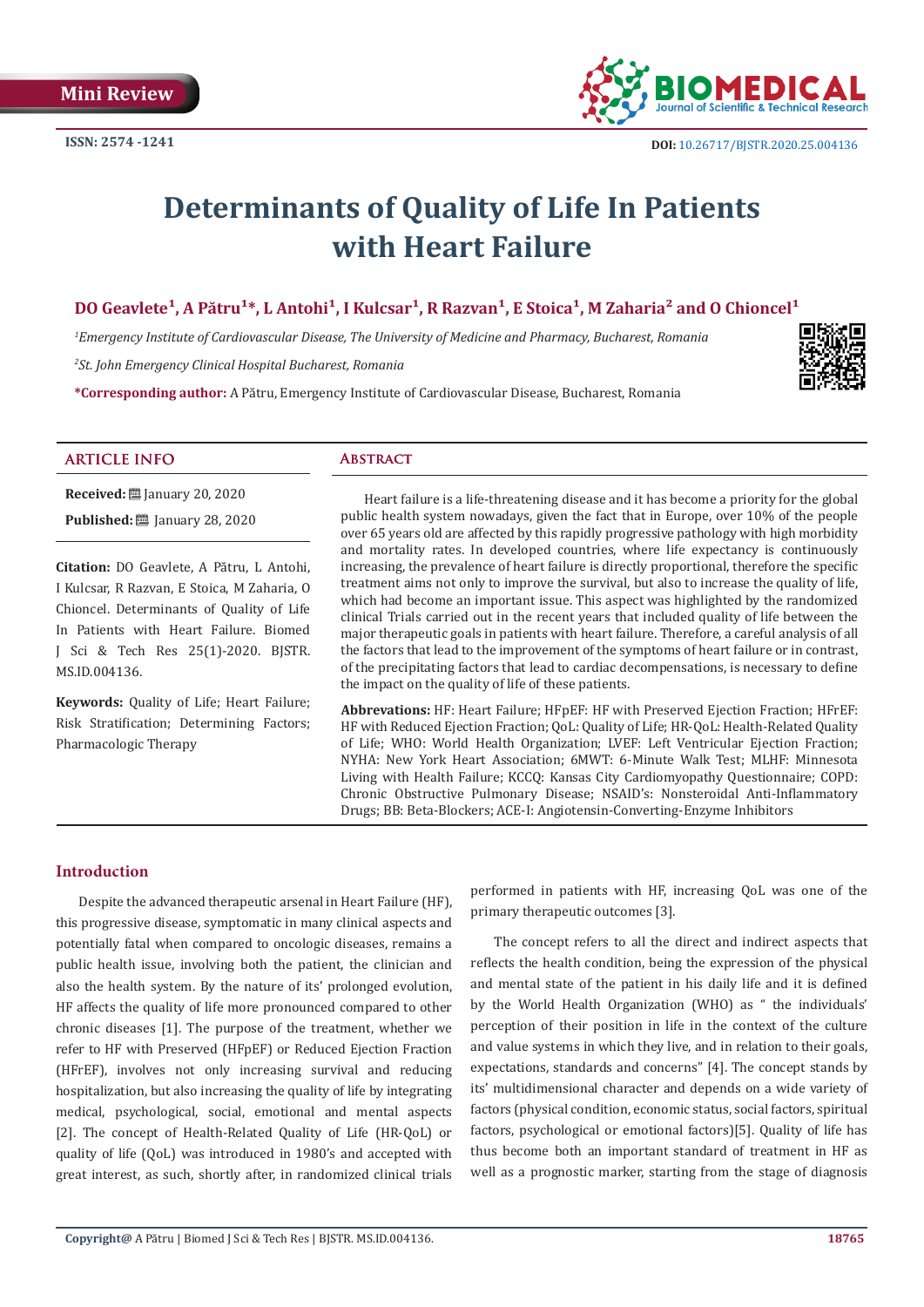up to the advanced stages of HF, often requiring a multidisciplinary approach. Recently, a multicenter study that enrolled 1037 patients with ventricular systolic dysfunction, noted the association between prognostic factors for advanced HF (age, co-morbidities, recent hospitalization and functional class) and QoL decline [6].

Due to the fact that all these factors impact the mortality and rehospitalization rate, by association, the high predictive value of QoL appears to be one of the main clinical objective in heart failure. Interestingly, the parameters commonly used in HF patients risk stratification (Left Ventricular Eiection Fraction (LVEF), renal dysfunction, hemoglobin levels), were not associated with QoL in other important HF studies (eq. SOLVD). This finding underlines the importance of QoL assessment in HF, as the clinical and biological risk stratification is being insufficient for a complete assessment of the patient [6,7]. Generic or specific QoL assessment tools have been shown to be effective and correlate with known determinants of diseases' severity such as LVEF, NYHA functional class (New York Heart Association), 6-Minute Walk Test (6MWT) or serum natriuretic peptide level. Of all, the MLHF (The Minnesota Living with Health Failure) and KCCQ (Kansas City Cardiomyopathy Questionnaire) questionnaires are most commonly used in assessing QoL in HF.

Recent data have shown a significant association of the QoL domains tested in patients with HF and the KCCO score, a score  $\leq 60$ correctly identifying patients who need a more complex approach of QoL deficits. A low score predicts frequent HF hospitalizations, decompensated HF, symptoms such as depression, insomnia, anxiety, pain, higher functional class, poor 6MWT, lower glomerular filtration rate and lower LVEF [8]. Therefore, QoL screening is a critical component in HF patients, having the same importance as the therapeutic strategy, but it is often neglected in daily practice.

# **Quality of Life Determining Factors**

Different essential domains of life define QoL and should be part of the usual evaluation: physical, emotional and social domains. The physical component includes the evaluation of symptoms and physical condition (fatigue, the functional capacity, insomnia, dyspnea, difficulties in maintaining the professional activity). The emotional component refers to anxiety, the loss of control over the own life and disease, the feeling of burden to the family, loss of appetite, depression. The social component comprises the patient's perception of maintaining health, self-care capacity and social life [9]. Of all the above listed parameters, there is evidence that physical symptoms and depression, in an interdependent relationship, are the most important predictors of QoL in HF patient [10]. First, the determinants of the physical spectrum are influenced by depression and the NYHA functional class.

Depression on the other hand, affects QoL through two possible mechanisms: psychologically perceived health status (influenced by HF decompensations, readmissions, poor prognosis,

debilitating symptoms and inadequate control of treatment, feeling of helplessness) and poor self-care through the presence of HF symptoms [10]. Depression manifests a high prevalence among patients with HF, whether we refer to acute HF or chronic HF (35-60%)[11]. History of depression has been shown to be a good predictor for the length of hospitalization and postdischarge mortality, possibly due to a direct relationship with patient compliance to the treatment (OPTIMIZE-HF) [1]. In this regard, cognitive therapy and educational programs have shown their benefit in decreasing the severity of depression, anxiety and associated HF symptoms, leading to increased QoL [12]. Selective inhibitors of serotonin reuptake (sertraline, escitalopram) appears to be safe treatments in HF, although strong evidence of efficacy is lacking [13].

However, it remains unclear whether the increased mortality rates of patients with HF and history of depression may be associated with the disease or the use of associated antidepressant medication. Comorbidities (anemia and iron deficiency, Chronic Obstructive Pulmonary Disease (COPD) and asthma), in-hospital readmissions and a higher functional NYHA class negatively affect QoL. Comorbidities and biological fragility contribute to the lack of compliance, the higher rate of hospitalization, institutionalization and finally death. Comorbidities may interfere with the diagnostic process of HF (eq. COPD in the etiology of dyspnea), may aggravate the HF symptoms, may affect the use of HF medication (the use of Angiotensin-Converting-Enzyme Inhibitors (ACE-I) in patients with severe renal dysfunction, Beta-Blockers (BB) with relative contraindication in asthma). The treatment of comorbidities may also cause worsening of HF (Nonsteroidal Anti-Inflammatory Drugs (NSAIDs) in inflammatory diseases, some anti-neoplastic therapies in oncologic patients).

Interactions between HF and comorbidities' medication may lead to lower efficacy of HF treatment, lower drug safety and may facilitate adverse effects (BB in HFrEF and beta-agonists in asthma and COPD) [13]. Furthermore, the level of evidence for HF treatment in patients with comorbidities is limited, as this population is usually excluded from clinical trials, the effectiveness and safety of interventions being thus indeterminate in the presence of these associated pathologies. Adequate treatment of comorbidities (administration of intravenous iron products - ferric carboxymalthosis in case of iron deficiency, correction of anemia, avoidance of medication that aggravates HF, complete decongestion at discharge after hospitalized HF and recognition of subclinical congestion to avoid frequent decompensations or readmission) promote the increase of QoL in HF patients. Patient's age does not seem to represent a predictor of QoL in patients with HF and literature reports aroused from the current studies are providing contradictory data [14-16].

Erectile dysfunction is another important parameter to consider when it comes to QoL assessment, especially in men. Up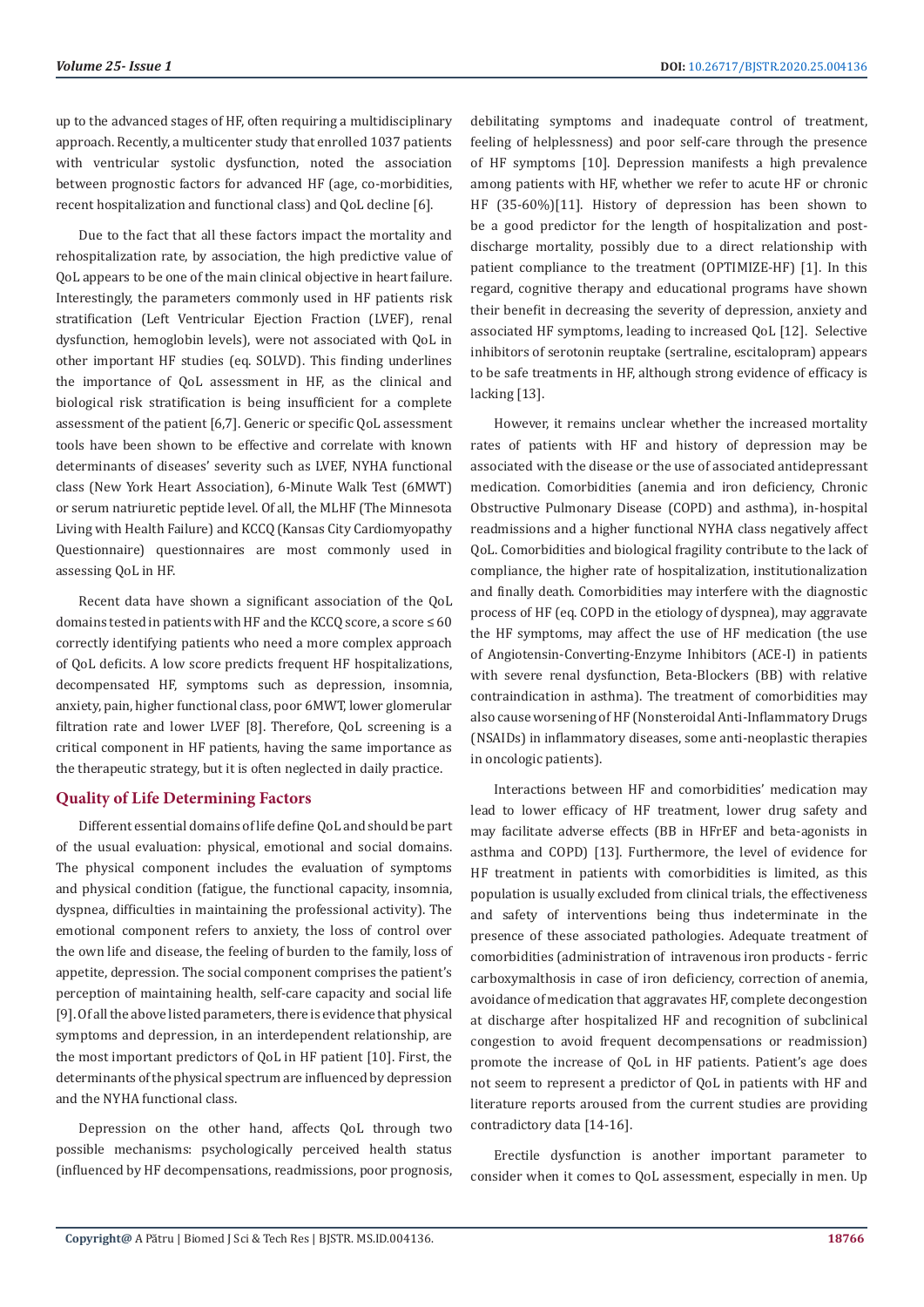to 87% of the HF patients report sexual problems affecting QoL, and their perception is that both symptoms (20%) and treatment (10%) are the main causes. HF treatment may interfere with sexual activity (thiazide diuretics, spironolactone, beta-blockers). Phosphodiesterase inhibitors, which through their beneficial hemodynamic and anti-vascular remodeling effects may increase exercise capacity and QoL, are useful and safe, but should not be used in combination with other medication (nitrates) [13]. Affecting the QoL in relation to the sexual activity resides also from the poor management of this particular issue, by not addressing the real problems in the cardiac rehabilitation programs or during the scheduled visits, the consequences being important for the patient (anxiety, depression, non-adherence to treatment, self-medication that can interfere with the HF treatment or social problems) and in direct relation with long-term prognosis.

# **Discussion**

It is important to mention that besides the analysis upon the determinant factors that impact the quality of life, the role of pharmacological and non- pharmacological therapy in increasing the quality of life is crucial for heart failure patients.

# **The Role of Pharmacological Therapy in Increasing the QoL in Heart Failure Patients**

Consistent evidence for increasing QoL for major HFspecific therapeutic classes is limited. Literature data show the improvement of QoL when using angiotensin receptor blockers (CHARM and Val-HeFT trial), ACE-I, ivabradine (SHIFT trial), the combination of hydralazine - isosorbide dinitrate (A-HeFT trial), sacubitril-valsartan (PARADIGM-HF trial), device therapy (COMPANION, CARE-HF trials) or cardiac rehabilitation [13,17,18]. For example, beta-blockers in HF, although significantly improve LV function, do not have a consistent QoL enhancement effect, but there are data from observational studies that mention a beneficial effect of bisoprol in HF patients QoL enhancement [19]. In advanced stages of the disease, in advanced HF, palliative medication such as positive inotropic agents and vasoactive therapy becomes the main priority. In these cases, QoL assessment differs, the purpose of the treatment being different: survival becomes the main objective of the treatment in the acute phase as the mortality is extremely high, the QoL standard downgrading to secondary level. Study evidence in the acute phase of the disease, related to the specific medication (dobutamine, milrinone, levosimendan, nitroprusiat, nesiritide) is limited, but there are reports showing favorable effects and impact on QoL parameters for levosimendan alone, probably due to the effect on secondary organ dysfunction by improving right ventricular dysfunction [1].

# **The Role of Non-Pharmacological Therapy in Improving the QoL in Heart Failure Patients**

Physical activity plays a central role in the treatment recommendations of HF as an important component of the therapy, regardless of LVEF, leading to the improvement of the effort capacity and the QoL [20]. Device therapy (cardiac resynchronization, mitral clips and modulation of cardiac contractility in selected patients) has also shown its' benefit upon QoL improvement [13]. Cardiac resynchronization therapy (CRT) contributes to increased QoL through symptoms improvement and cardiac performance in patients with moderate-severe HF (NYHA class III / IV) [13]. As for the implantable cardiac defibrillator, recent data recognize an negative impact on QoL, through anxiety and frequent hospitalizations associated with the administration of internal electric shocks in advanced stages of the disease. Thus, in selected cases with advanced HF, it might be worth reconsidering the benefit of measures leading to increased survival when they severely affect QoL, taking into consideration the patient's options [1,20]. And this idea is sustained by the fact that in patient's perspective, satisfactory survival is closely linked to an adequate QoL, and not rarely the patients prioritize QoL even at the cost of reducing their lifespan.

# **Conclusions**

QoL assessment in heart failure patients has lately become as important as the treatment itself, combining both therapeutic and prognostic value for the patients. But due to the complexity of HF patients care, limited time and resources as well as the absence of specific tools for assessing QoL, this evaluation is unfortunately often neglected in clinical practice. The clinical utility of questionnaires and tools for assessing the QoL, the impact of QoL deficits treatment on prognosis and objectives in HF (survival and rehospitalization) and the resources needed for screening and treating them are some important issues to be answered. And these questions should be addressed in clinical studies, in representative populations of patients with HF in order to establish recommendations supported by clinical evidence.

# **References**

- 1. [Nieminen MS, Dickstein K, Fonseca C, Serrano JM, Parissis J, et al. \(2015\)](https://www.ncbi.nlm.nih.gov/pubmed/25981363) [The patient perspective: Quality of life in advanced heart failure with](https://www.ncbi.nlm.nih.gov/pubmed/25981363) [frequent hospitalisations. Int J Cardiol 191: 256-264.](https://www.ncbi.nlm.nih.gov/pubmed/25981363)
- 2. [Jaarsma T, Beattie JM, Ryder M, Rutten FH, McDonagh T et al. \(2009\)](https://www.ncbi.nlm.nih.gov/pubmed/19386813) [Palliative care in heart failure: a position statement from the palliative](https://www.ncbi.nlm.nih.gov/pubmed/19386813) [care workshop of the Heart Failure Association of the European Society](https://www.ncbi.nlm.nih.gov/pubmed/19386813) [of Cardiology. EJHF 11\(5\): 433-443.](https://www.ncbi.nlm.nih.gov/pubmed/19386813)
- 3. [Dunderdale K, Thompson DR, Miles JN, Beer SF, Furze G \(2005\) Quality](https://www.ncbi.nlm.nih.gov/pubmed/15921797)[of-life measurement in chronic heart failure: do we take account of the](https://www.ncbi.nlm.nih.gov/pubmed/15921797) [patient perspective? Eur J Heart Fail 7\(4\): 572-582.](https://www.ncbi.nlm.nih.gov/pubmed/15921797)
- 4. [\(1995\) The World Health Organization Quality of Life assessment](https://www.ncbi.nlm.nih.gov/pubmed/8560308) [\(WHOQOL\): position paper from the World Health Organization. Soc Sci](https://www.ncbi.nlm.nih.gov/pubmed/8560308) [Med 41\(10\): 1403-1409.](https://www.ncbi.nlm.nih.gov/pubmed/8560308)
- 5. [MacIver J, Wentlandt K, Ross HJ \(2017\) Measuring quality of life in](https://www.ncbi.nlm.nih.gov/pubmed/27926542) [advanced heart failure. Curr Opin Support Palliat Care 11\(1\): 12-16.](https://www.ncbi.nlm.nih.gov/pubmed/27926542)
- 6. [Comin Colet J, Anguita M, Formiga F, Almenar L, Crespo Leiro MG, et al.](https://www.ncbi.nlm.nih.gov/pubmed/26725973) [\(2016\) Health-related Quality of Life of Patients With Chronic Systolic](https://www.ncbi.nlm.nih.gov/pubmed/26725973) [Heart Failure in Spain: Results of the VIDA-IC Study. Rev Esp Cardiol](https://www.ncbi.nlm.nih.gov/pubmed/26725973) [69\(3\): 256-271.](https://www.ncbi.nlm.nih.gov/pubmed/26725973)